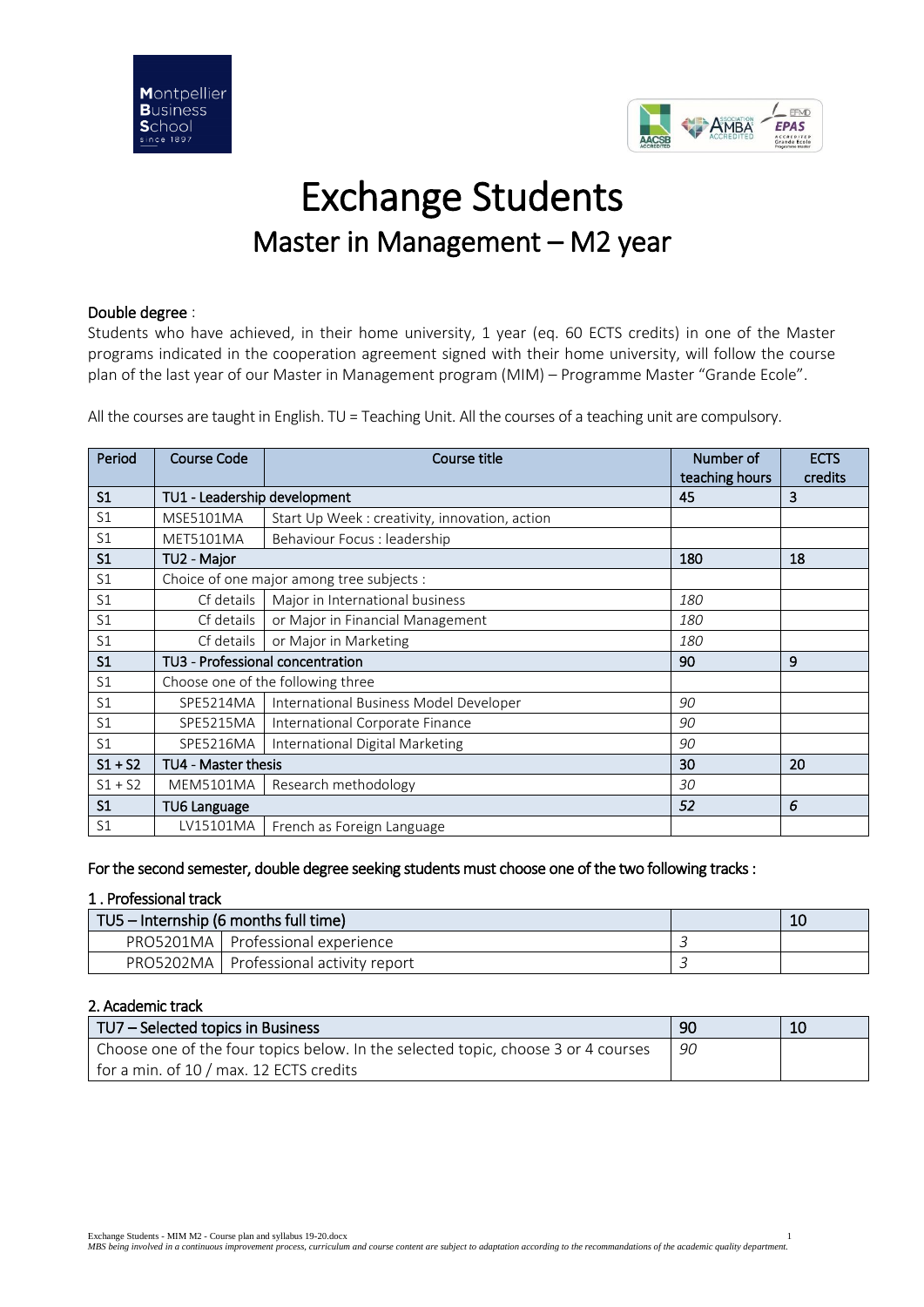



# TU7 – Selected topics in Business

| Course Code | Course title | <b>Number</b> | <b>ECTS</b> |
|-------------|--------------|---------------|-------------|
|             |              | of<br>hours   | credits     |

# Marketing

| MVC1202MMK 19 | Marketing for alternative organizations | 30 |  |
|---------------|-----------------------------------------|----|--|
| MSE1202MS 19  | Digital Communication & Social Media    | 30 |  |
| MVC1201MS 19  | <b>Sector Marketing</b>                 | 30 |  |
| MVC1201MMK 19 | CRM and Big data                        | 30 |  |
| MVC1203MMK 19 | Mark'strat                              | 30 |  |

# Finance

| CFJ1203MFI 19 | Topics on Valuation, M&A, LBO                   | 30 |  |
|---------------|-------------------------------------------------|----|--|
| CFJ1202MFI 19 | Introduction to big data and business analytics | 30 |  |
| CFJ1201MFI 19 | Finance simulation                              | 30 |  |
| CFJ1204MFI 19 | International Finance                           | 30 |  |

# Lean Operations Management

| MSE1204MS 19  | Organisational behaviour and change management | 30 |  |
|---------------|------------------------------------------------|----|--|
| MSE1201LOM 19 | Lean Six Sigma                                 | 30 |  |
| MVC1201LOM 19 | Design Thinking                                | 30 |  |
| MSE1202LOM 19 | <b>Business Ethics and CSR</b>                 | 30 |  |
| MSE1205MS 19  | Sustainability and Digital Transformation      | 30 |  |

# Digital Management

| MSE1202MS 19  | Digital communication & social Media           | 30 |  |
|---------------|------------------------------------------------|----|--|
| MSE1202MDM 19 | Information technology and value creation      | 30 |  |
| MSE1204MS 19  | Organisational behaviour and change management | 30 |  |
| MSE1205MS 19  | Sustainability and Digital Transformation      | 30 |  |
| MSE1201MDM 19 | Sustainable Innovation Development             | 30 |  |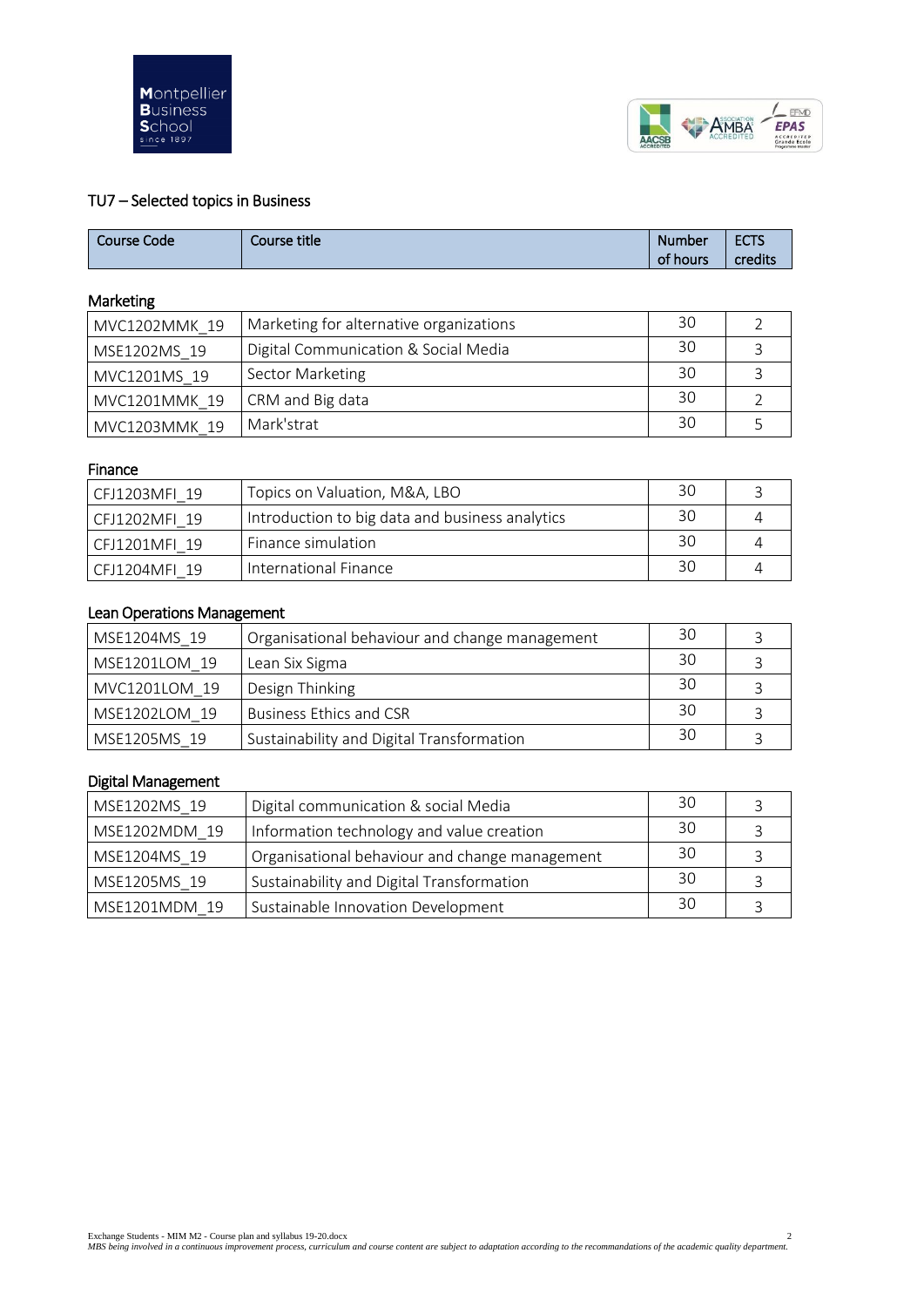

# Common Core Courses for Semester 1

### MSE5101MA - StartUp Week

This module is conceived as a challenge that results from the desire of Montpellier Business School to give each student a methodology of business creation and to develop the entrepreneurial spirit, by the awareness that each one of them is a potential future entrepreneur

MET5101MA - Behaviour Focus : Behavioural strategy

This course's objective is to help students use their theorical knowledge of behaviour-related tools and methods through practical implementation. They will develop their know-how and their behavioural skills in order to define the convenient behaviour to adopt in their professional contexts.

## Major courses (180h – 19 ECTS credits)

The main objective of the major Courses is to deliver targeted teaching yet during the first semester.

Each Major consists of several blocks of teaching, representing a total of 180 hours of classes.

- In-depth Courses related to the main theme of the Major
- Courses based on the digital dimension of the Major
- Courses based on the international dimension of the Major
- Courses based on the values defended by Montpellier Business School and applied to the theme of the Major studied

#### Major in Financial management

The objective of the Major in Financial Management is to allow students to enrich the financial dimension of their training by enabling them to improve their knowledge of the different aspects of the Finance sector, to develop their reasoning and decision-making skills in the fields of investment, funding, funds management, complex structured finances, financial and risk analysis and CEO-Shareholder-Creditor relationships, while respecting ethical values. Finally students will learn how to put their knowledge and skills in international environments and ethical business into perspective.

| Course codes       | Courses                                         | Nb hours | <b>ECTS</b> credits |
|--------------------|-------------------------------------------------|----------|---------------------|
| CFJ5101MA          | Advanced Strategic Finance                      | 30       | 3                   |
| CFJ5108MA          | Foundation of risks                             | 30       | 3,5                 |
| ERH5110MA          | Decision Theory                                 | 30       | 3,5                 |
| CFJ5113MA          | Introduction to big data and business analytics | 30       | 3                   |
| CFJ5106MA          | Fixed income options derivatives                | 30       | 3                   |
| <b>ERH5101MA</b>   | Microfinance                                    | 30       | 3                   |
| <b>Total Major</b> |                                                 | 180      | 19                  |

### *CFJ5101MA - Advanced strategic finance*

Students will develop their technical skills and intuition in order to better understand the key problematic related to the definition and implementation of their financial strategy by listed and unlisted companies. They will learn how to value businesses and projects through various methods and their adaptation to various contexts

## *CFJ5108MA – Foundation of risks*

This course is designed for students to understand and apply the main existing risk management techniques. We begin with a review of the risks a

corporation may face and the way these risks are assessed and measured. The course then moves on to investigate different ways and contracts that can be used to change control the firm's risk

#### *ERH5110MA - Decision Theory*

The objective of this course is to present a formal theory of decision making under risk and uncertainty. Students will learn how to model risky and uncertain alternatives. Students will learn important microeconomic concepts of expected utility, risk aversion, loss aversion, certainty equivalent of a risky lottery, first-and second-order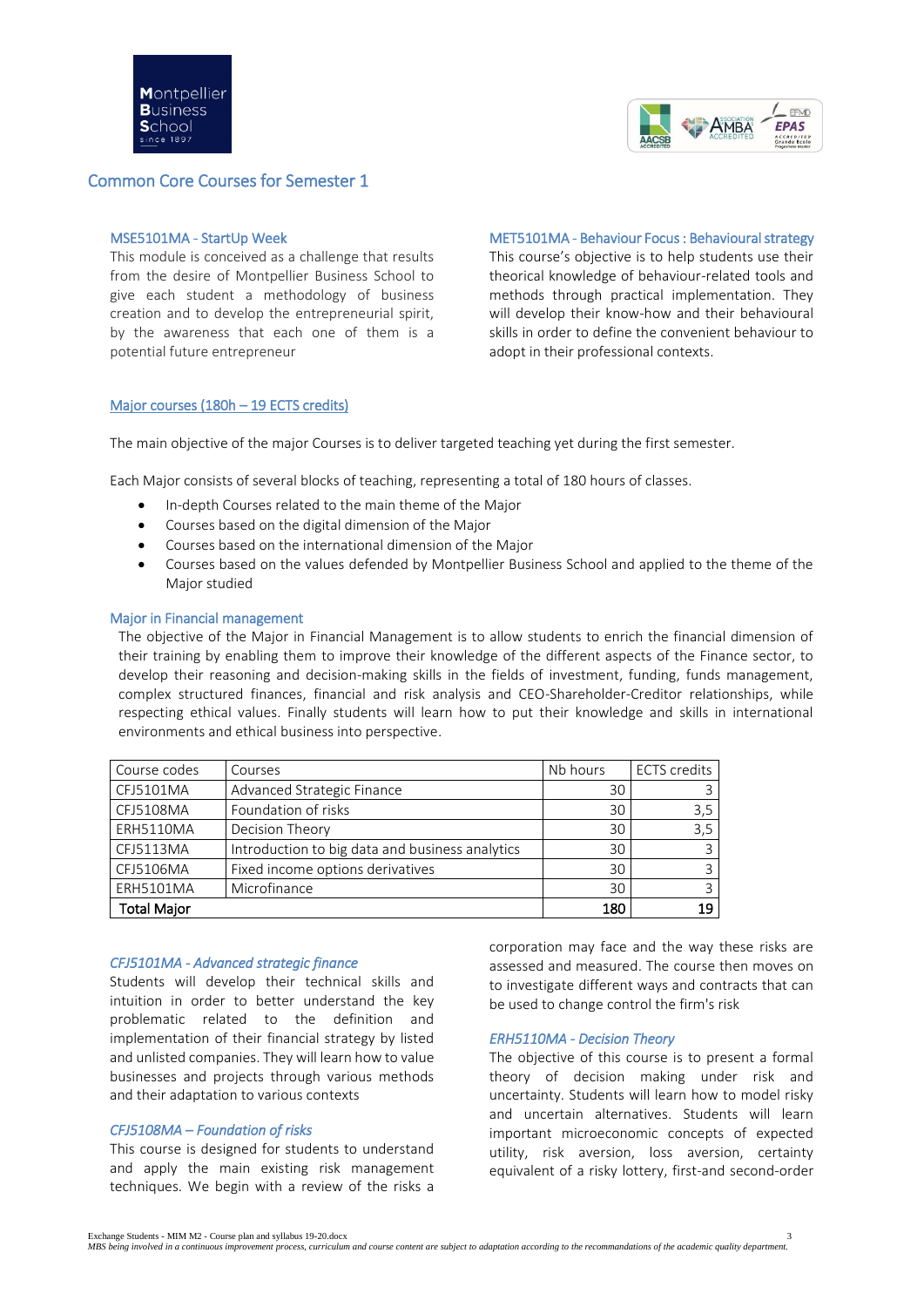



stochastic dominance. Students will also receive an overview of contemporary descriptive non-expected utility theories (e.g. rank-dependent utility theory and prospect theory).

# *CFJ5113MA - Introduction to big data and business analytics*

This course aims at presenting current challenges and techniques related to the Big Data phenomenon. The students will learn several classical techniques used to analyse the relationships between dependent and independent variables. This will be achieved through in-class implementations of use cases. We will highlight the difference between the different methods and we will also explain in which corporate framework(s) they can be relevant. Because it is highly numerical and essentially technical, this course will require an introduction to the R software and to basic coding.

## *CFJ5106MA - Fixed Income, Options and Derivatives*

In this course, students receive a thorough introduction to several financial markets products. In a first part we discuss the valuation and the trading strategies of typical fixed income securities (T-Bills, Bonds, and Mortgage Backed Securities). In a second part, we present the market dynamics of several financial derivatives contracts (Futures, Forwards, Swaps and Options) by focusing on the hedging and risk management strategies based on these products. The course covers some tools that were defined in some other finance courss. However, since one of the goals is to be able to use derivatives to achieve corporate objectives, students are asked to manipulate the use of these products using actual business information.

## *ERH5101MA - Microfinance*

This course will present the microfinance sector and its actors, the microfinance products, their specificities, how they are implemented, the targeted population, their impact. Ethical issues will be addressed through analyzing why microcredit interest rates are particularly high, the efficiency of group lending, the trade-off between the social and financial bottom lines of the microfinance institutions (MFIs), the risk of mission drift, etc. At last, assessment of MFIs will be also approached. Through the lens of recent microfinance crises students' will be able to increase their awareness about the necessity of a global responsibility approach to microfinance.

#### Major in Marketing

The objective of the Major in Marketing is to allow students to enrich the marketing dimension of their training by enabling them to Improve their knowledge of the different aspects of marketing, to develop their reasoning and decision-making skills in the fields of market comprehension, conception and implementing marketing strategies and innovative communication, brand management, while respecting ethical values and put their knowledge and skills in international environments and ethical business into perspective.

| Courses Code     | Courses                                                            | Nb hours |
|------------------|--------------------------------------------------------------------|----------|
| <b>MVC5102MA</b> | Advanced Strategic Marketing                                       | 30       |
| <b>MVC5106MA</b> | Consumer behaviour & psychology                                    | 30       |
| <b>MVC5108MA</b> | Graphic design & brand communication                               | 30       |
| <b>MVC5109MA</b> | Digital Marketing                                                  | 30       |
| MVC5110MA        | Option 1 - Media and crisis communication                          | 15       |
| MVC5123MA        | Option 2 - Marketing and digital innovation (Innov Agro challenge) | 15       |
| <b>MVC5107MA</b> | Global marketing management                                        | 30       |
| <b>MVC5103MA</b> | Social impact of marketing                                         | 15       |
| Total            |                                                                    | 180      |

#### *MVC5102MA - Advanced Strategic Marketing*

Understanding of managerial practices will prepare students to cope with the changes they will encounter during their working lives. They will also be sensitized to ethical issues and sustainable development, including the consideration becomes essential in any managerial decision making. Thus,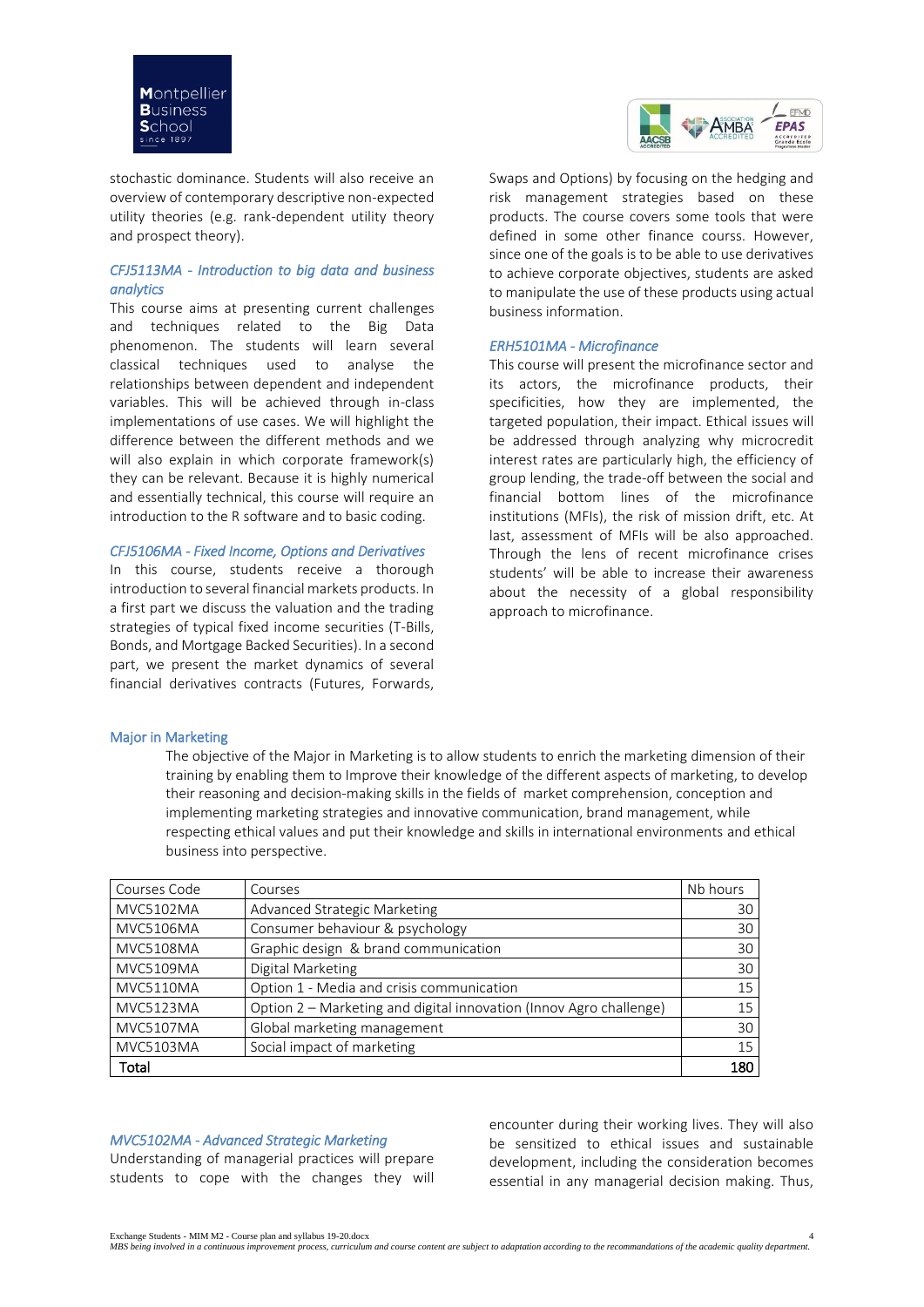

they must be aware of their responsibility as future leaders, the social and environmental issues they will deal. The ultimate goal is to empower them and give them a sense of responsibility in their learning, ensuring their future success. Students will master the concepts and tools of strategic management.

#### *MVC5106MA - Consumer behaviour & psychology*

This course of behaviour and consumer psychology's main objective is to educate students in order to psychological issues that have a significant impact on the purchasing behaviour and consumer decision making . This course will deepen the concepts of consumer behaviour in dealing with the concepts of affect and cognition, behaviour, learning and environment so as to maintain and develop effective marketing strategies.

#### *MVC5108MA - Graphic design and brand communication*

The aim of this course is to develop students' knowledge of Graphic Design and to learn how it is possible to use it to communicate messages about a brand or a company. At the end of this course, students will be able to analyze a graphic design and to appreciate whether it allows to deliver the appropriate messages to an audience.

#### *MVC5109MA - Digital Marketing*

The objective of this course is to prepare students to conceive, propose and enhance the value of innovative solutions. By the end of this course, students will be able to conceive creative digital marketing solutions and demonstrate their innovativeness. The course covers all major digital platforms and theoretical frameworks to conceive efficient solutions and strategies in a digital environment.

#### *MVC5107MA - Global marketing management*

The general objective of this course is to provide students with the fundamental concepts and tools required for successfully conducting marketing activities in an international setting. The course approaches global marketing from the perspective of the overall business process. Starting with a review of basic marketing principles, the course presents marketing as a key strategic function of the



modern company. During the course, the students will develop a good understanding of international marketing concepts and theories, enhancing their capacity to analyze and target global marketing opportunities, to select the best market-entry strategy in relation to a specific competitive market context, and to design an integrated marketing-mix strategy

# *MVC5110MA - Media communication and crisis management*

The course aims at preparing students for their future role as representative of their organization in front of media and other negotiation situations. It also aims at developing their ability to make presentations and answer questions. Students will work on other communication components: voice, body language, communication of messages and ideas. They will be placed in real situations to develop their communication skills, internally and externally. Peer assessment will be required.

#### *MVC5123MA– Marketing and digital innovation*

This course is a practical application unit addressed through a tangible problematic put forward by companies and is related to the launch of a high tech digital product/service in the Agronomy sector (Innov Agro Challenge).

## *MVC5103MA - Social impact of marketing*

This course aims to provide a comprehensive framework for understanding how sustainability issues can become a part of marketing strategy in the business and public sector. Special attention is given to the areas of CSR communication and Sustainability marketing. Also, the course aims to provide Students with tools for critical analysis of marketing activities from a sustainability perspective. Alternative perspectives on marketing as well as reflection on the relation between traditional marketing and sustainability challenges are discussed

#### Major in international Business

The objective of the Major in International Business is to allow students to enrich the international dimension of their training by enabling them to improve their knowledge of the different aspects of international development and entrepreneurship, to develop their reasoning and decision-making skills in the fields of international

.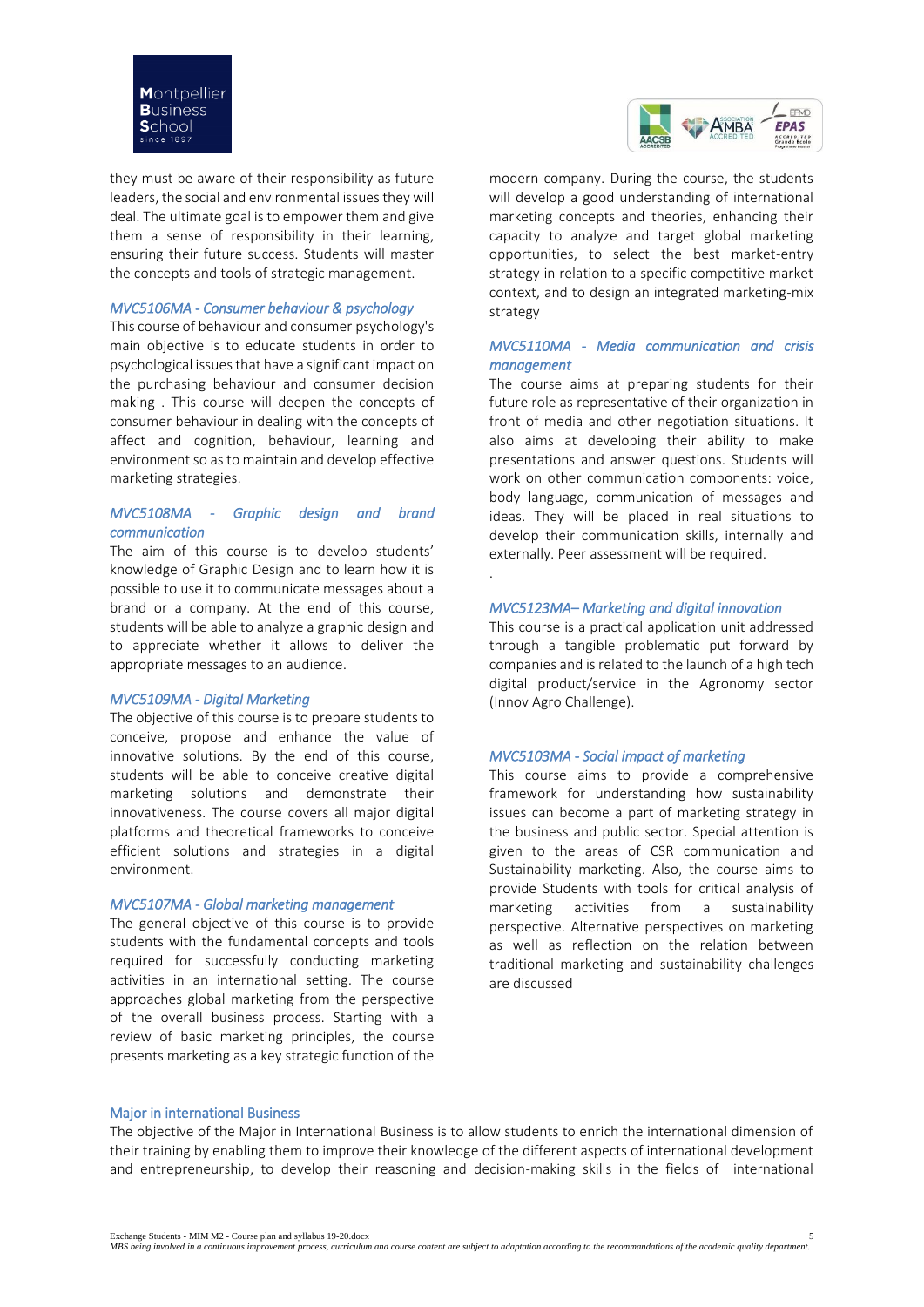

development projects, from the business plan to intercultural negotiations, including economic intelligence and financial aspects of their business project and put their knowledge and skills in international environments and ethical business into perspective.

| Course Code      | Course                                        | Number of hours |
|------------------|-----------------------------------------------|-----------------|
| <b>ERH5109MA</b> | Management de l'innovation approfondi         | 30              |
| <b>MSE5105MA</b> | Entrepreneuriat international                 | 30              |
| MSE5117MA        | Global Strategy                               | 30              |
| CFJ5113MA        | Introduction au big data et analyse de valeur | 30              |
| MVC5107MA        | Marketing international                       | 30              |
| <b>ERH5108MA</b> | Management interculturel                      | 30              |
|                  |                                               | 180             |

## *ERH5109MA - Advanced Innovation management*

The main objective of this course is to expose students to innovation management issues and equip them with an understanding of the main issues in the management of innovation. The objective is to develop student innovation skillset and prepare them to become innovative managers by giving them an understanding of the management innovation environment. It provides evidence of different approaches based on realworld examples and experiences of leading organizations from around the world..

# *MSE5105MA - International Entrepreneurship*

#### International Entrepreneurship (30h)

This course is designed to provide students with a comprehensive empirical and conceptual knowledge and understanding of this field as well as their application in the context of entrepreneurial internationalization. It will focus on entrepreneurial internationalization of new companies and on international comparisons of entrepreneurship

### *MSE5117MA – Global strategy*

This course introduces the major topics in international business, including comparative environmental frameworks, government and economic influences, import/export, and organization of international business. The course emphasizes the pervasive repercussions of global issues on contemporary business management and the role of the business owner or executive manager. At the end of this course students should master theoretical models and frameworks to understand the business challenges and opportunities in different country settings, and also understand and apply adapted action and behaviour for business internationalization in different cultural environments.

# *CFJ5113MA - Introduction to Big Data and Business Analytics*

This course aims at presenting current challenges and techniques related to the Big Data phenomenon. The students will learn several classical techniques used to analyse the relationships between dependent and independent variables. This will be achieved through in-class implementations of use cases. We will highlight the difference between the different methods and we will also explain in which corporate framework(s) they can be relevant. Because it is highly numerical and essentially technical, this course will require an introduction to the R software and to basic coding

### *MVC5107MA - Global marketing management*

The general objective of this course is to provide students with the fundamental concepts and tools required for successfully conducting marketing activities in an international setting. The course approaches global marketing from the perspective of the overall business process. Starting with a review of basic marketing principles, the course presents marketing as a key strategic function of the modern company. During the course, the students will develop a good understanding of international marketing concepts and theories, enhancing their capacity to analyze and target global marketing opportunities, to select the best market-entry strategy in relation to a specific competitive market context, and to design an integrated marketing-mix strategy.

## *ERH5108MA - Cross cultural management*

This course focuses on the variety of issues and opportunities that arise when we take action (i.e., leading, managing, being a member, following) outside our own culture. At the end of the course, students will be able to consider the nature of

Exchange Students - MIM M2 - Course plan and syllabus 19-20.docx 6

*MBS being involved in a continuous improvement process, curriculum and course content are subject to adaptation according to the recommandations of the academic quality department.*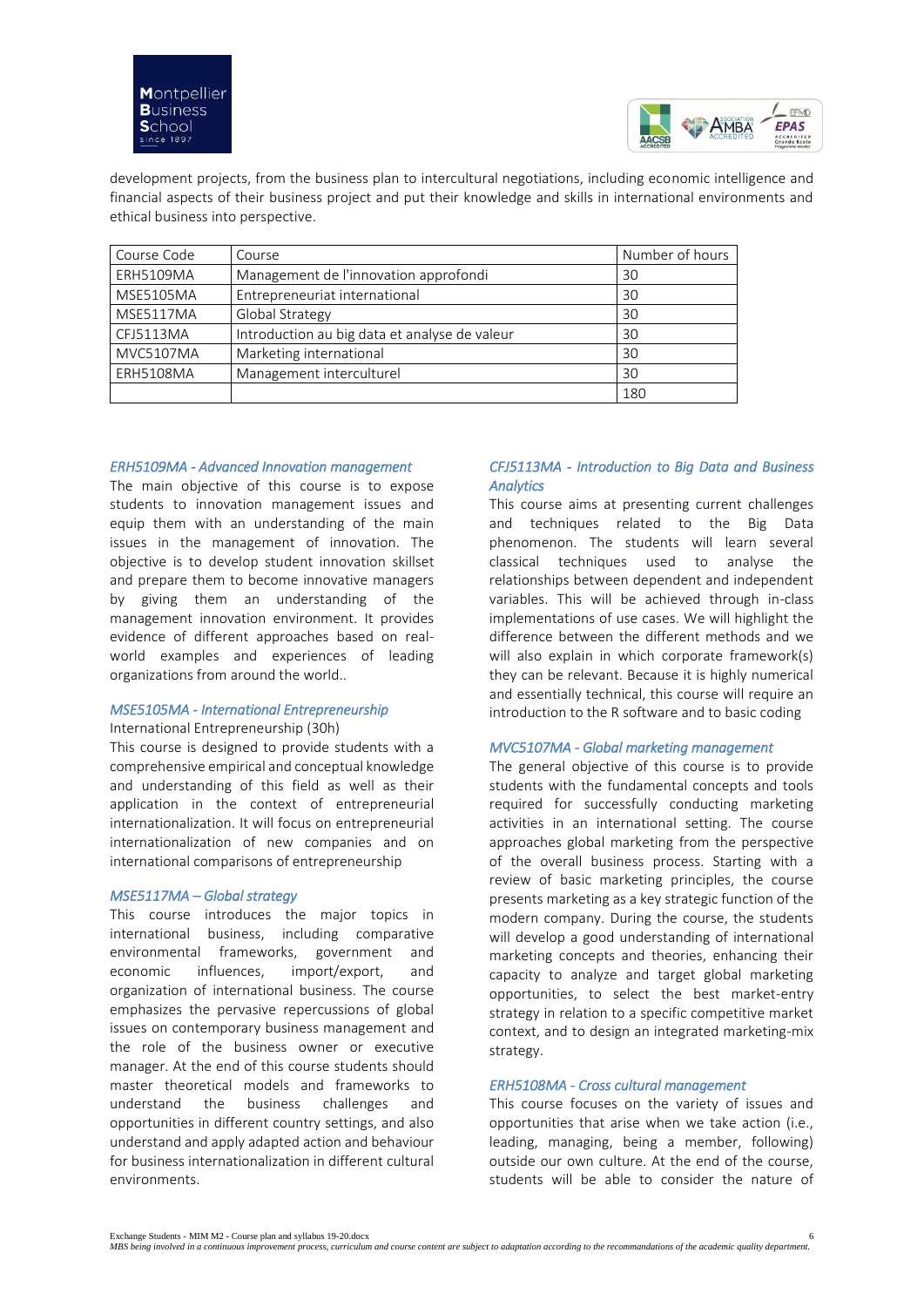



intercultural communication, will have learn to think across cultural differences, will experiment with different ways of acting in cross-cultural situations and be able to reflect on the cultural foundations of economic systems and of organizational practices.

# Professional concentration – choose one of the following three

## SPE5214MA - International Business Model Developer

The aim of this specialization track is to develop both the culture of international trade and international management, as well as the specific skills necessary for international business activities. Participants will acquire complementary knowledge to their general training, and prepare for a first professional experience in the context of a mission abroad. This course presents various themes: techniques presenting the different strategies of commercial development, international marketing, global economy, risk management, the legal and fiscal dimensions of international trade. We will also study innovation, multicultural management, HR management and negotiation.

| Course                                        | Number of hours |
|-----------------------------------------------|-----------------|
| International strategy (business game)        | 15              |
| Individual adaptation to market opportunities | 15              |
| International management                      | 15              |
| Business development                          | 15              |
| Risk management                               | 15              |
| Legal and operational issues                  | 15              |
|                                               | 90              |

# SPE5215MA - International Digital Marketing

The objective of this concentration track is to develop on the one hand the international business culture and on the other hand the specific skills necessary for the performance of functions related to the e-commerce, digital marketing and communication professions. online in a globalized environment.

It aims to develop the skills needed to define a marketing strategy, analyze the web eco system, manage and pilot an e-commerce project, develop, animate and federate a community on social networks, pilot an online marketing campaign, measure and analyze performance indicators.

| Course                                    | Number of hours |
|-------------------------------------------|-----------------|
| International Marketing strategy game     | 15              |
| Economic and relational intelligence      | 15              |
| Personal branding & marketing             | 15              |
| Digital strategies of aquisition          | 15              |
| SEO/SEA actions                           | 15              |
| Demonstrators and Minimum Viable Products | 15              |
|                                           | 90              |

## SPE5216MA - International Corporate Finance

The objective of this concentration track is to develop among the participants, on the one hand, the international business culture and, on the other hand, the specific skills needed to perform functions related to finance professions in an international context. It aims to develop the skills needed to define a financial strategy, evaluate the financial performance of a company in a merger-acquisition context, understand the operating principles of wealth management and market finance, be prepared for future developments areas related to the development of new technologies and the appearance of disruptive models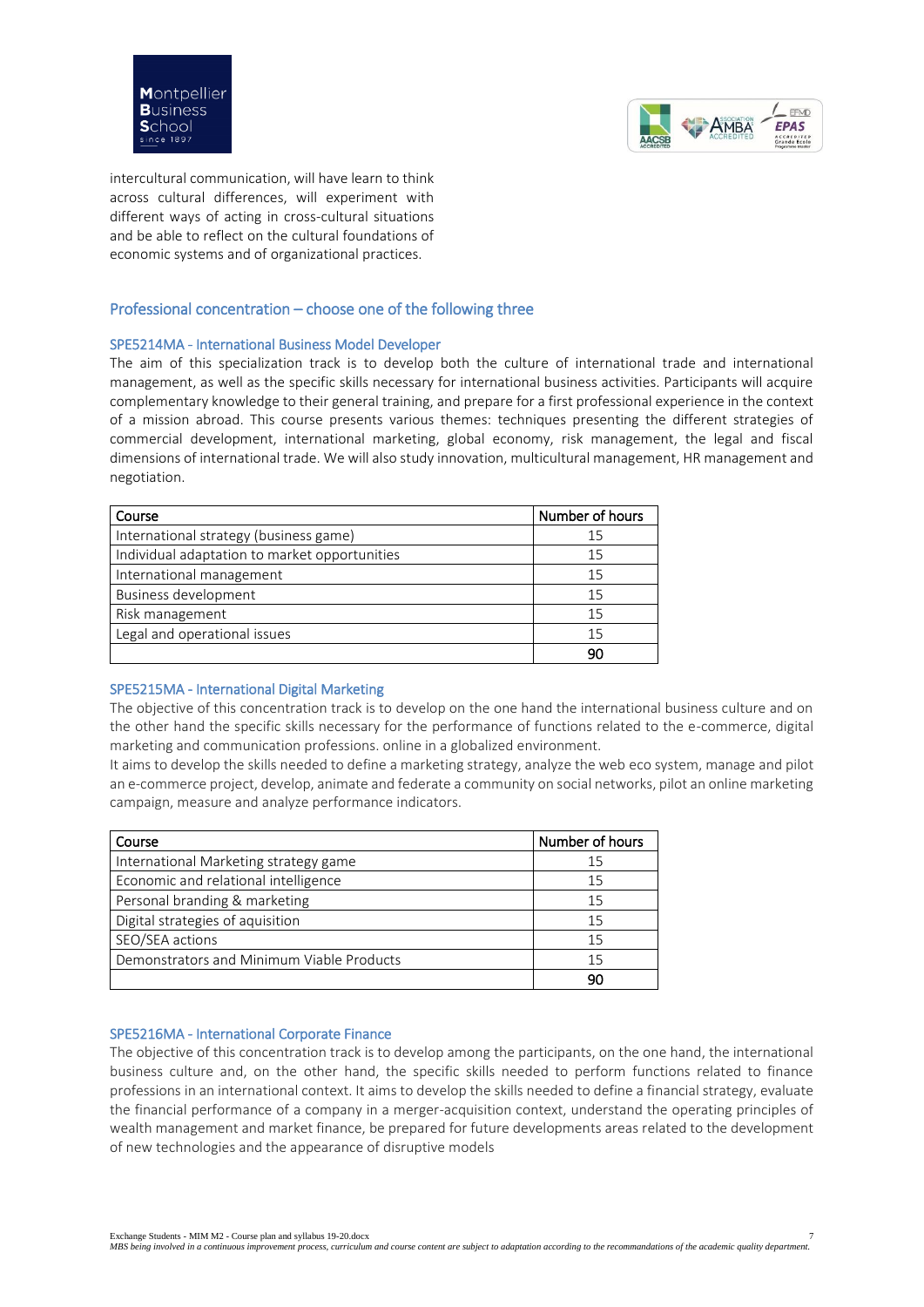

| Course                                                              | Number of hours |
|---------------------------------------------------------------------|-----------------|
| Banking strategy game                                               | 15              |
| Valuation, merge and acquisition                                    | 15              |
| Financial advisor                                                   | 15              |
| International finance techniques and careers                        | 15              |
| Disruptive models Fintech & Assurtech                               | 15              |
| Blockchain technologies, Cryptocurrencies and Initial Coin Offering | 15              |
|                                                                     | 90              |

# Common Core Modules for Semester 2

# MET5102MA - Research methodology 1 and MET5202MA Research methodology 2

The objective of this course is to supply the student with practical and pragmatic elements of methodology that will be useful in the creation of their Master's thesis : definition of the problematic, literature review, methods to apply, research field, data collection and modelization, analysis of the results, conclusions, and thesis writing.

# MEM5202MA – Master Thesis

Students have to define a subject and carry out a Master thesis (50 pages - 15000 words), which is compulsory in order to graduate from the Master degree at Montpellier Business School. All along this work, students will be supported by a master thesis director, faculty member of Montpellier Business School who will also assess their final work.

Students will have to demonstrate their capacity for abstraction in order to identify a research question and address it from a scientific and academic perspective, their ability to acquire knowledge and understanding of several management theories, analyze and assess their conceptual and operational impact. They will have to acquire and implement quantitative and qualitative research methods in order to get adequate data and results, analyze them and use them in order to provide a precise and well-argued response to the question initially raised. Research methodology Courses are delivered in order to support students in their research work and are designed to accompany the 3 main steps of the research work.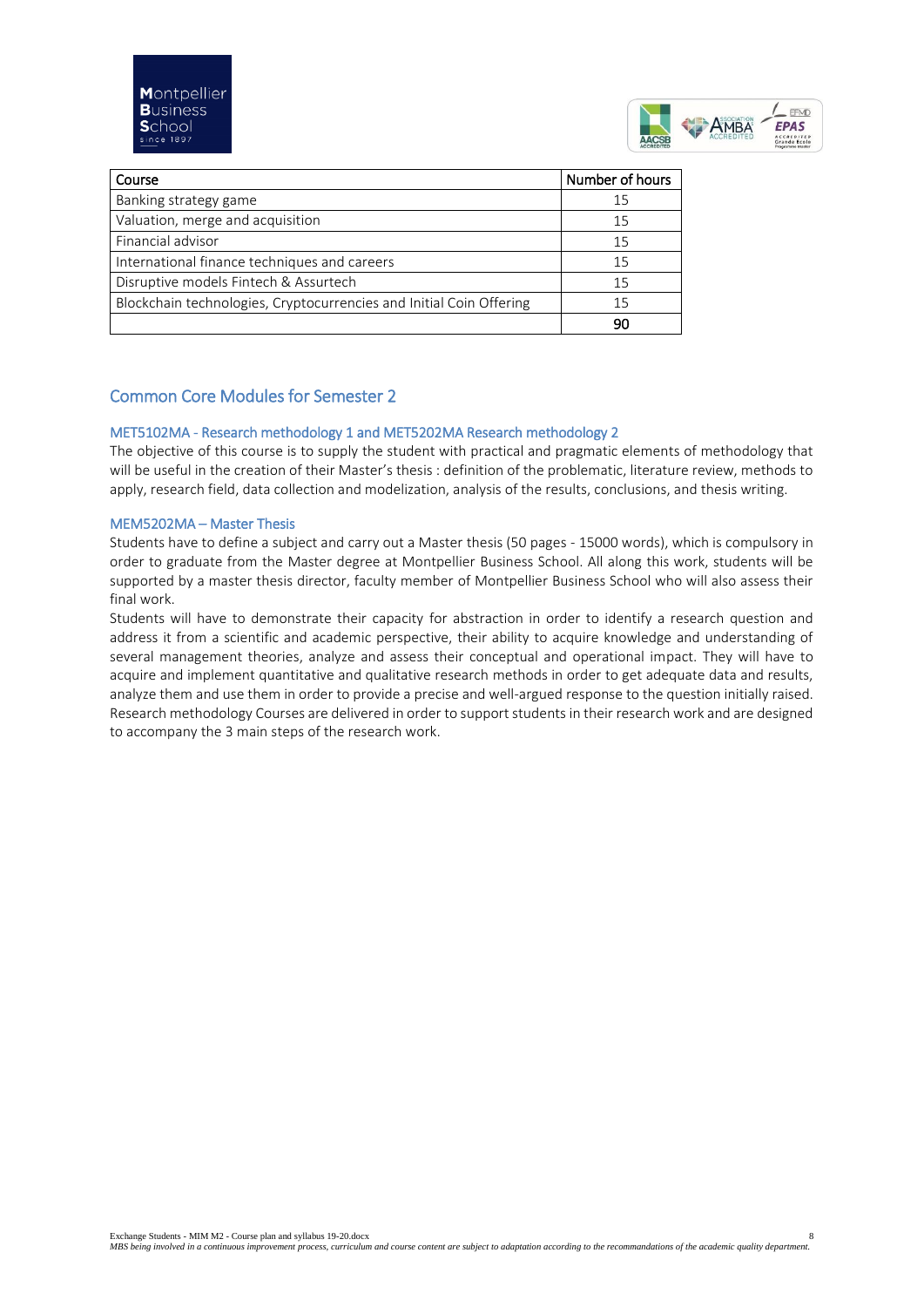

### PROFESSIONAL TRACK

## PRO5201MA – Professional experience

Choose one of the following two :

#### Either : Professional Concentation internship Duration : 6 months full time.

It can be conducted in a private or public organization, in France or abroad. The objective of this internship is to implement the knowledge and the specific methods acquired during the concentration courses, from a transversal vision of the situations into a professional context. On this occasion, the student apprehends a future job by showing his capacity of adaptation to a specific function in company and develops his professional operationality. It also aims to facilitate the professional integration by constituting a pre-hiring by the company. At the end of this internship, an assessment of the expected skills will be carried out (selfassessment and evaluation by the internship tutor). Validation of the concentration internship is a condition of graduation.

#### Or : Entrepreneur Track Plus

For students carrying a business creation or takeover project, the Concentration Internship may be replaced by the Entrepreneur Track Plus program run by the MBS Entrepreneurship Center and including a registration to PEPITE and D2E (incubators). Participation in the Entrepreneur Track Plus initiative is subject to an initial selection process and is subject to a written and oral evaluation.

#### PRO5202MA – Professional activity report

At the end of the professional period, whether it is carried out as part of a Concentration Internship or within the Entrepreneur Track Plus, the student will have to write a professional activity report. It is a summary based on a personal and professional assessment in which students will have to contextualize the missions carried out with regard to the representations of the position concerned before the experience, limits and opportunities related to the profession concerned and illustration through a professional problem with recommendations. They will also have to demonstrate their ability to take a step back on the contribution of the lessons in the construction of the professional project as well as their capacity to implement the skills and knowledge acquired to conduct the operational missions in company. Its evaluation (in writing) is carried out by the person in charge of the concentration course or by a professional expert, according to the concentration track chosen.

#### ACADEMIC TRACK

Choose one of the 4 business topics below. Within the selected topic, choose 3 or 4 courses for a total of min. 10 / max. 12 ECTS credits.

#### Topic 1 – Marketing

Marketing for alternative organizations (2 cr.) Digital communication & social media (3 cr.) Sector Marketing (3 cr.) CRM & big data (2 cr.) Mark'strat (5 cr.)

## Topic 2 – Finance

Topics on valuation, M&A, LBO (3 cr.) Introduction to big data & business analytics (4 cr.) Finance simulation (4 cr.) International finance (4 cr.)

#### Topic 3 – Lean operations management

Organizational behavior & change management (3 cr.) Lean six sigma (3 cr.) Design thinking (3 cr.) Business ethics and CSR (3 cr.) Sustainability & digital transformation (3 cr.)

#### Topic 4 – Digital Management

Digital communication & social media (3 cr.) Information technology & value creation (3 cr.) Organizational behavior & change management (3 cr.) Sustainability & digital transformation (3 cr.) Sustainable innovation development (3 cr.)